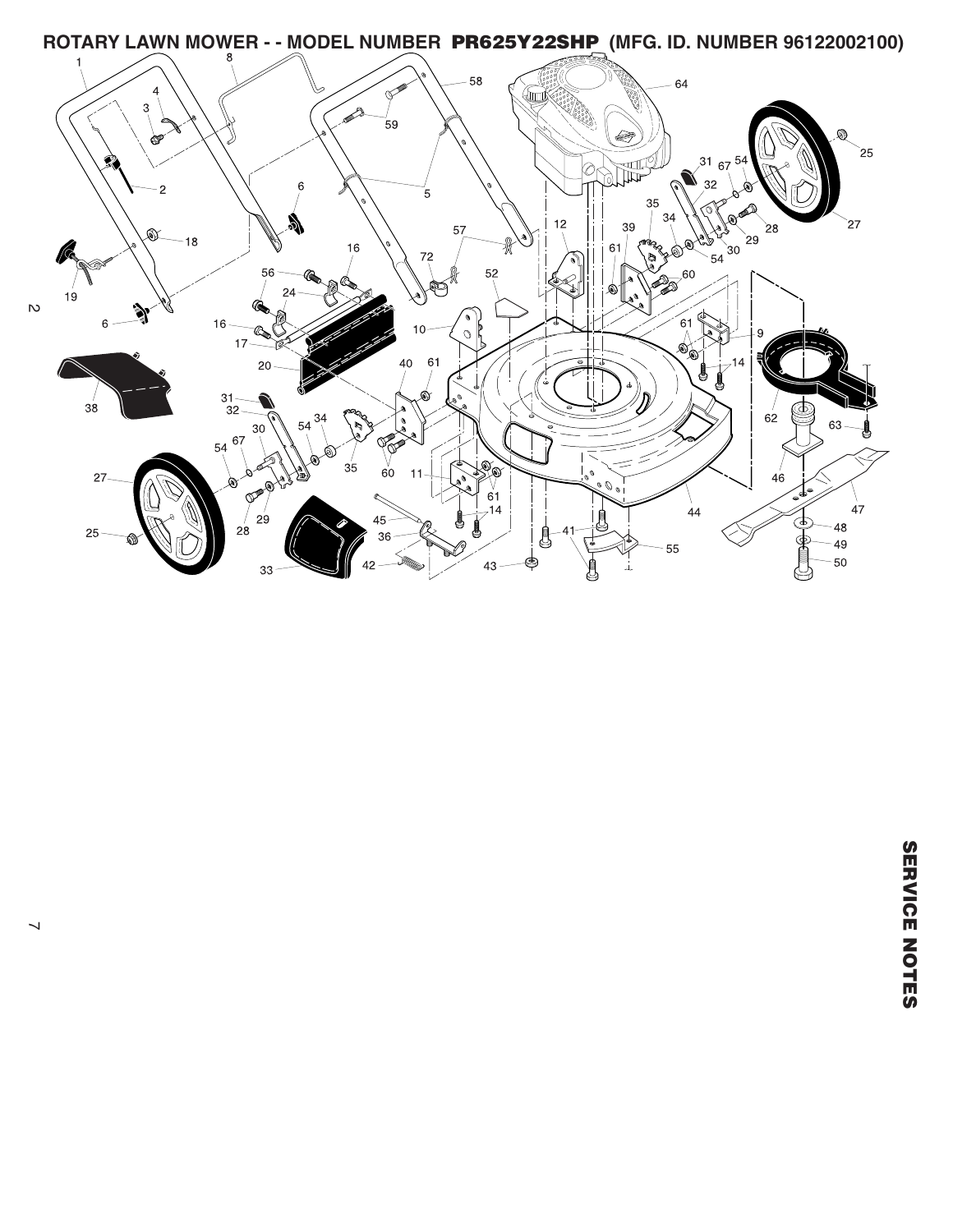## **ROTARY LAWN MOWER - - MODEL NUMBER PR625Y22SHP (MFG. ID. NUMBER 96122002100)**

| <b>KEY</b><br>NO. | <b>PART</b><br>NO. | <b>DESCRIPTION</b>          | <b>KEY</b><br>NO. | <b>PART</b><br>NO. | <b>DESCRIPTION</b>            | <b>KEY</b><br>NO. | <b>PART</b><br>NO. | <b>DESCRIPTION</b>         |
|-------------------|--------------------|-----------------------------|-------------------|--------------------|-------------------------------|-------------------|--------------------|----------------------------|
|                   | 194203X479         | <b>Upper Handle</b>         | 31                | 701037X421         | Knob, Selector                | 54                | 88348              | Washer, Flat               |
| 2                 | 183567             | Engine Zone Control Cable   | 32                | 401621X004         | Spring, Selector              | 55                | 188839X004         | Mounting Bracket,          |
| 3                 | 750634             | Screw                       | 33                | 151889             | <b>Mulcher Door</b>           |                   |                    | Debris Shield              |
| 4                 | 850733X004         | Bracket, Upstop             | 34                | 401629             | Spacer                        | 56                | 750097             | Screw, Hex Washer Head     |
| 5                 | 66426              | Wire Tie                    | 35                | 407501X005         | Bracket, Wheel Adjuster       |                   |                    | #10-24 x 1/2               |
| 6                 | 189713X428         | Handle Knob                 | 36                | 154132             | Bracket, Housing              | 57                | 51793              | <b>Hairpin Cotter</b>      |
| 8                 | 194199X421         | <b>Control Bar</b>          | 38                | 176509             | Deflector, Discharge          | 58                | 151590X479         | Lower Handle               |
| 9                 | 153282X479         | Support Bracket, Handle, LH | 39                | 193248X479         | Support Bracket, LH           | 59                | 191574             | Handle Bolt                |
| 10                | 170345X479         | Handle Bracket, RH          | 40                | 193247X479         | Support Bracket, RH           | 60                | 74760612           | <b>Bolt</b>                |
| 11                | 153350X479         | Support Bracket, Handle, RH | 41                | 150406             | Screw, Hex Head, Threaded,    | 61                | 73930600           | Locknut                    |
| 12                | 170346X479         | Handle Bracket, LH          |                   |                    | Rolled 3/8-16 x 1-1/8         | 62                | 405843             | Debris Shield              |
| ω 14              | 149741             | Screw, Thread Cutting       | 42                | 152124             | Spring, Torsion               | 63                | 192325             | Screw                      |
|                   |                    | $5/16 - 18 \times 3/4$      | 43                | 73800400           | Locknut, Hex                  | 64                | $- - -$            | Engine, Briggs & Stratton, |
| 16                | 17060410           | Screw                       | 44                | 412210             | Kit, Lawn Mower Housing       |                   |                    | Model Number 122T02-       |
| 17                | 165175X479         | Support Rod                 |                   |                    | (Includes Key Number 46)      |                   |                    |                            |
| 18                | 132004             | Locknut, Keps               | 45                | 147286             | Rod, Hinge                    |                   |                    |                            |
| 19                | 194788             | Rope Guide                  | 46                | 189179             | <b>Blade Adapter / Pulley</b> |                   |                    |                            |
| 20                | 413160             | <b>Rear Skirt</b>           | 47                | 406713             | Blade, 22"                    |                   |                    |                            |
| 24                | 192301X004         | Clamp, Rear Skirt           | 48                | 851074             | Washer, Hardened              | 67                | 197480             | O-Ring                     |
| 25                | 409149             | Locknut, Hex 3/18-16        | 49                | 850263             | Washer, Lock, Helical         | 72                | 197991             | Clip, Cable                |
| 27                | 195012X421         | Wheel & Tire Assembly       | 50                | 851084             | Screw, Hex Head, Grade 8      | $ -$              | 404764             | Warning Decal (not shown)  |
| 28                | 174719             | Shoulder Bolt               |                   |                    | $3/8 - 24 \times 1 - 3/8$     | $ -$              | 193733             | Operator's Manual, English |
| 29                | 401630             | Washer, Curved, Cylindrical | 52                | 404763             | Decal, Danger                 | $ -$              | 193736             | Operator's Manual, French  |
| 30                | 401180X004         | Axle Arm Assembly           |                   |                    |                               | $ -$              | 424582             | <b>Repair Parts Manual</b> |

**NOTE:** All component dimensions given in U.S. inches. 1 inch = 25.4 mm. **IMPORTANT:** Use only Original Equipment Manufacturer (O.E.M.) replacement parts. Failure to do so could be hazardous, damage your lawn mower and void your warranty.